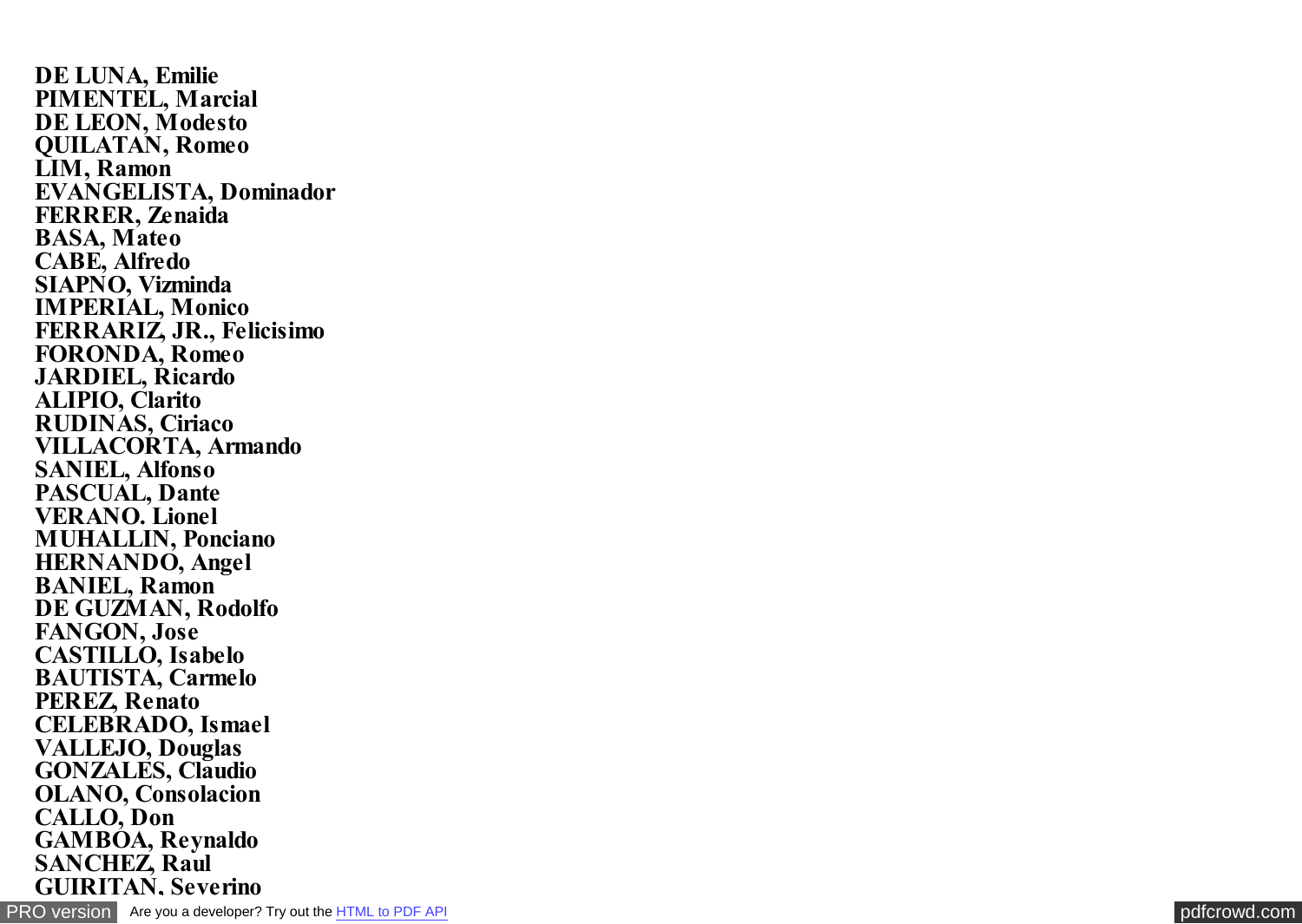## **RESOLUTION No. 01-1694**

 Emilie De Luna, *et al.*, Branch Managers and Assistant Branch Managers of the Government Service Insurance System (GSIS), file a petition to the Commission for retroaction to July 1, 1989 of the effectivity of the implementation of the reclassification of their positions instead of March 15, 1996. They likewise claim for back salaries and benefits from July 1, 1989 to March 14, 1996.

In their petition, De Luna, *et al.*, allege, as follows:

*x x x*

*"7. Effective July 1, 1989, when the Salary Standardization Law was implemented, the petitioners and intervenors were classified as Branch Managers, Salary Grade 25, which is one salary grade lower than GSIS Home Office Department Managers;*

*"8. This classification of GSIS Branch Managers at a salary grade lower than that of GSIS Home Office Department Managers is violative of the objective and rationale of job evaluation which is to maintain internal equity in compensation within an organization. The function of job evaluation is to determine the value of one job or position to the organization in relation to the value of another job or position in another organization.*

*"9. Before 1989 and even today, it is widely and commonly accepted in the GSIS that GSIS Branch Managers should be ranked at least equal to Department Managers of the GSIS Home Office;*

*"10. In fact, GSIS Branch Managers should have been classified higher than GSIS Home Office Department Managers on the basis of the fact that GSIS Branch Offices are a microcosm of the GSIS and GSIS Branch Managers supervise virtually the entire range of functions performed by GSIS as a whole, while GSIS Home Office Department Managers merely attend to specific, specialized functions;*

*"11. For instance, while each GSIS Home Office Department Managers attend to specific, specialized activities like salary loans granting or retirement claims processing or acquired assets administration, etc., GSIS Branch Managers perform definitely greater variety, volume and complexity of work. Because GSIS*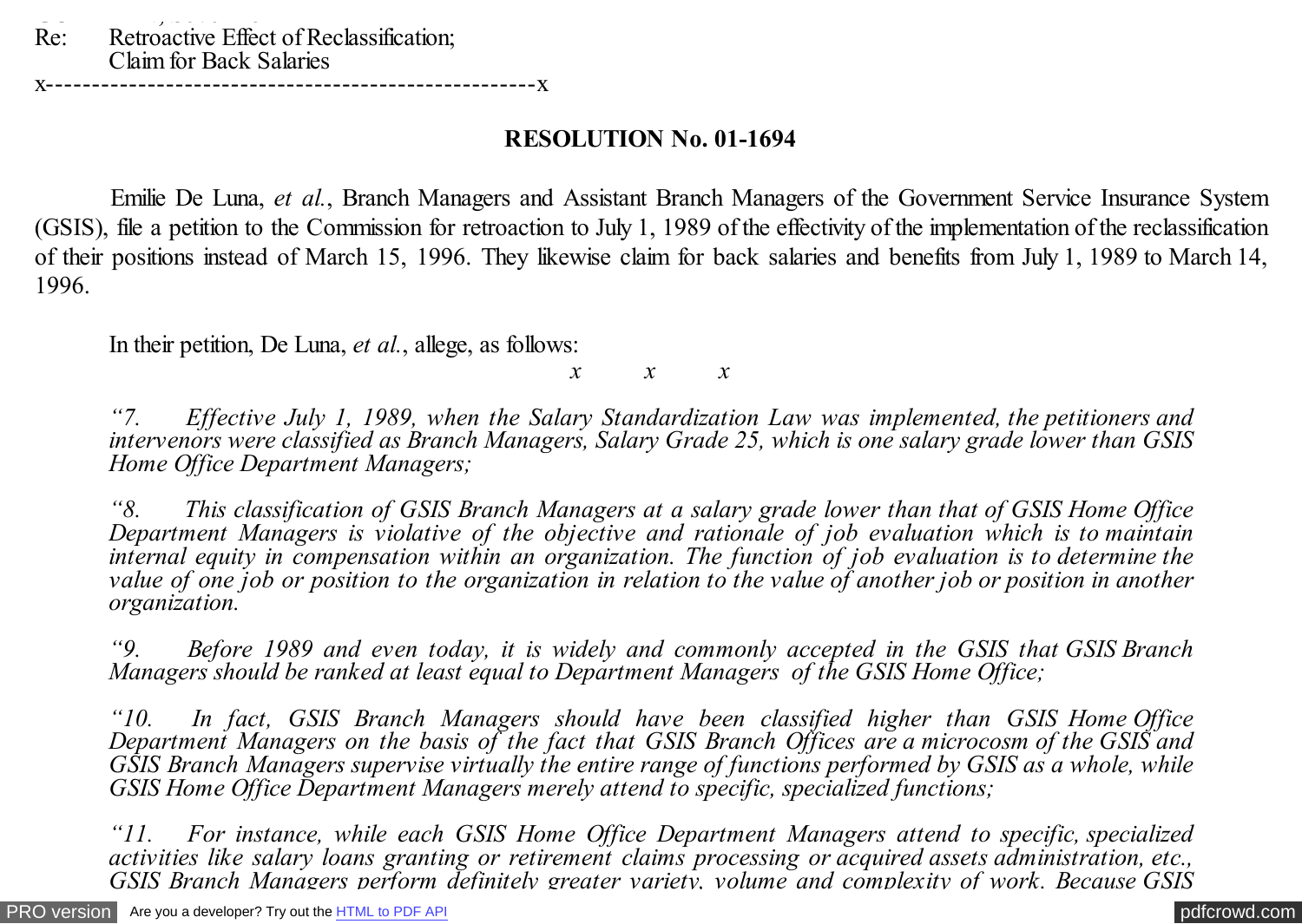*GSIS Branch Managers perform definitely greater variety, volume and complexity of work. Because GSIS Branch Managers are a microcosm of the GSIS, GSIS Branch Managers act as little Presidents and General Managers of the GSIS in the field and as such they preside over the whole range of functions of the GSIS as a whole; i.e. including all of the specialized functions that each GSIS Home Office Department Manager individually do (sic);*

*"12. These duties of the GSIS Branch Managers have been their duties since July 1, 1989 or earlier and so were the qualification requirement for appointment to the position which have also been the same since July 1, 1998;*

*"13. In fact, on March 14, 1996, the GSIS Board of Trustees in its Resolution No. 98 authorized the 'implementation of the salary grades of incumbent branch managers from salary grade 25 to salary grade 26' thus finally recognizing and admitting that the correct position classification of the petitioners and intervenors as GSIS Branch Managers should be salary grade 26;*

*"14. Since the principal duties of GSIS Branch Managers and the qualification requirements for appointment to the position have always been the same since July 1, 1989 or earlier, GSIS Branch Managers (like GSIS Home Office Department Managers) should have been classified at least at salary grade 26 effective July 1, 1989 or effective upon their appointment as such if they were appointed after July 1, 1989. x x x*

*"15. However, to avoid the claim of petitioners and intervenors for retroactive classification of their position to salary grade 26, the respondents, acting thru Human Resources Group and the then Manager of the GSIS Manpower Planning and Staffing Department, made it appear, with gross and evident bad faith, that to implement the upgraded salary grades of the petitioners and intervenors, they should be issued new appointments as they were in fact issued new appointments and they should start, as in fact some of them started at the minimum pay of salary grade 26(even if these were lower than their actual pay), when in fact their case only involved salary upgrading as expressly admitted by the GSIS Board of Trustees in its aforementioned Resolution No. 98 dated March 14, 1996;*

*x x x*

*"17. Despite all of the foregoing considerations, the respondents failed and refused, without justifiable reason to implement the correct position classification of the petitioners and intervenors effective July 1, 1989 or effective upon their appointment as Branch Managers or Assistant Branch Managers;*

*"18. By reason of the erroneous classification of GSIS Branch Managers at salary grade 25, the other petitioners and intervenors who are GSIS Assistant Branch Managers were likewise accordingly classified*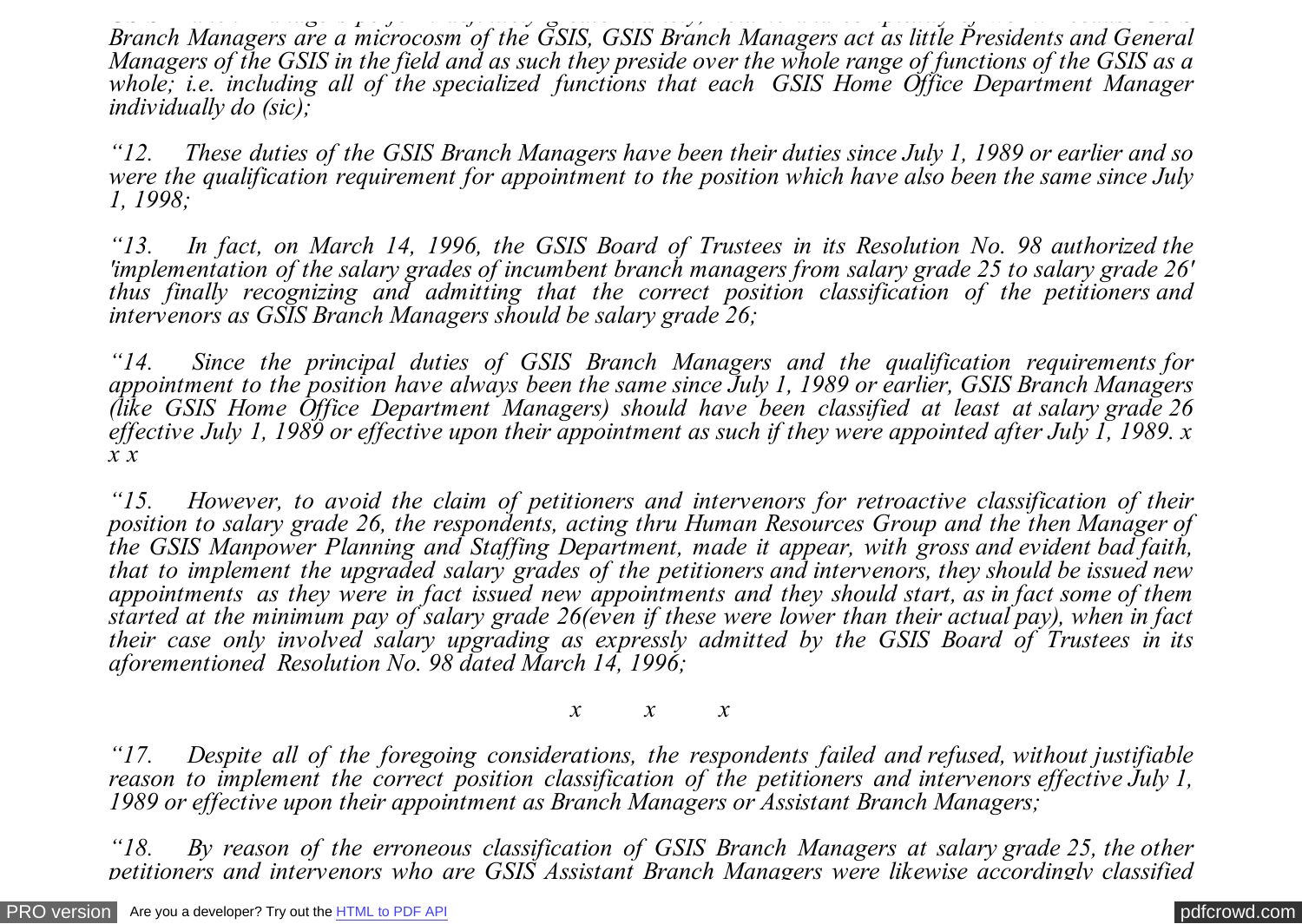*petitioners and intervenors who are GSIS Assistant Branch Managers were likewise accordingly classified one grade lower at salary grade 24 (instead of salary grade 25), but if the GSIS Branch Managers had been classified at salary Grade 26, as they should have been, the other petitioners and intervenors who are Assistant Branch Managers should also have been classified at salary grade 25 effective July 1, 1989 but the respondents failed and refused to implement their upgraded positions retroactively;"*

In its Comment, the GSIS averred, as follows:

*x x x*

 *"2. Conformably with Section 2 of the SSL, on October 2, 1989, the Department of Budget and Management (DBM) issued Corporate Compensation Circular No. 10 x x x*

*x x x*

 *"4. On December 18, 1989, DBM, through the letter of Benjamin E. Diokno (then Undersecretary), transmitted a copy of the IOS to GSIS and directed the latter to submit its Position Allocation List 'using the prescribed positions in said IOS x x x.*

 *"5. The Manager/Executive Group - G64 of the IOS explicitly provided a classification for Regional Manager/Administrator II with a salary grade of 26, but did not provide a classification for Branch Manager;*

 *"6. Consultative meetings with representatives from PNB, DBP, Land Bank, SSS and GSIS were held for the purpose, among others, of providing a uniform position classification and salary grades among GFIs;*

 *"7. During these meetings, it was established, among others, that these other GFIs had regional and branch managers, while GSIS had branch managers only;*

 *"8. The foregoing and the verbal advice of the DBM notwithstanding, GSIS allocated to its branch managers and assistant branch managers the position classification, 'Department Manager III' with a salary grade of 26 and 'Department Manager II' with a salary grade of 25, respectively;*

*x x x*

 *"10. However, DBM, in its letter dated April 25, 1990, returned the PAL submitted by GSIS with*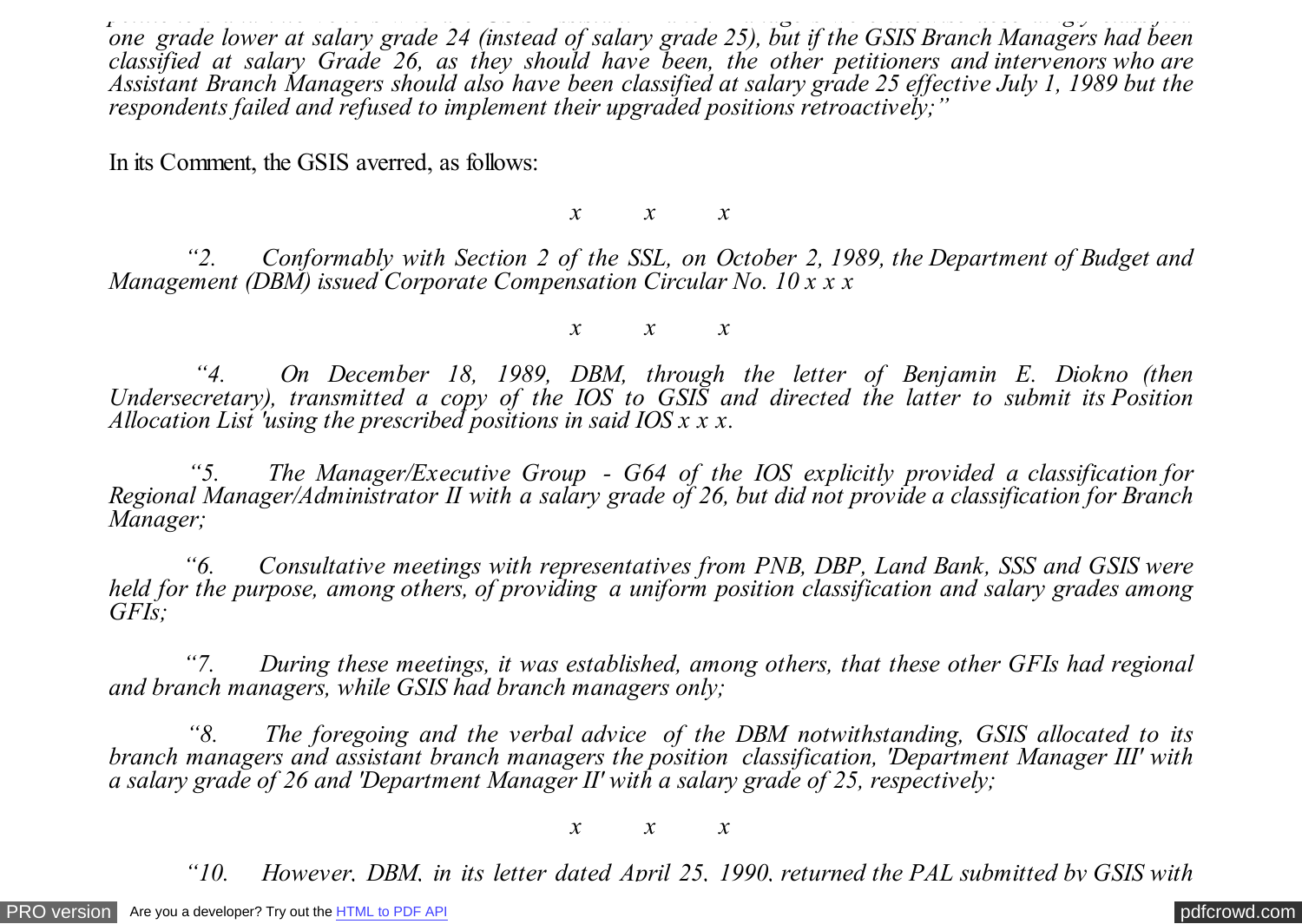*"10. However, DBM, in its letter dated April 25, 1990, returned the PAL submitted by GSIS with the pronouncement that 'those not in accord with the IOS prescribed by this Office for that Corporation and DBM records have been corrected accordingly';*

 *"11. Among those found by DBM not to be in accord with its IOS, were the positions of Branch Manager and Assistant Branch Manager which DBM accordingly corrected to Department Manager II with Salary Grade 25; and Assistant Department Manager I with Salary Grade 24, respectively. x x x.*

 *"12. Requests for reconsideration and approval of position reclassification by the GSIS were left unheeded by DBM. x x x*

 *"13. Sometime in 1996, GSIS undertook a reorganization program. In line with this, GSIS wrote to the Civil Service Commission and requested for an exemption from the need to obtain DBM clearance for reclassification of positions and approval of a new plantilla. CSC approved this request;*

 *"14. Acting on the recommendation of the Reorganization Technical Committee, the GSIS Board of Trustees, during its meeting held on March 14, 1996 adopted Resolution No. 98 approving the implementation of the reclassification of the positions of branch managers and assistant branch managers from Department Manager II and Department Manager I to Department Manager III and Department Manager II, respectively, and upgrading their salary to SG 26 and 25, respectively;*

 *"15. Pursuant to CSC rules, new appointments were issued to implement these position reclassification and salary upgrading.*

*x x x*

 *"20. The position and salary grades allocated to the Petitioners were in adherence to the IOS prepared by DBM for uniform implementation among all government agencies, government-owned and controlled corporations and government financing institutions. x x x*

 *"21. With the same respect, respondents submit that CSC can neither transgress the authority and mandate given by the law to DBM, nor supplant the latter's decision in relation to the implementation of the SSL;*

*x x x*

 *"23. x x x to maintain otherwise would be violative of CSC's own rules and regulation prescribing the issuance of another appointment whenever there is a change in position title or rank x x x*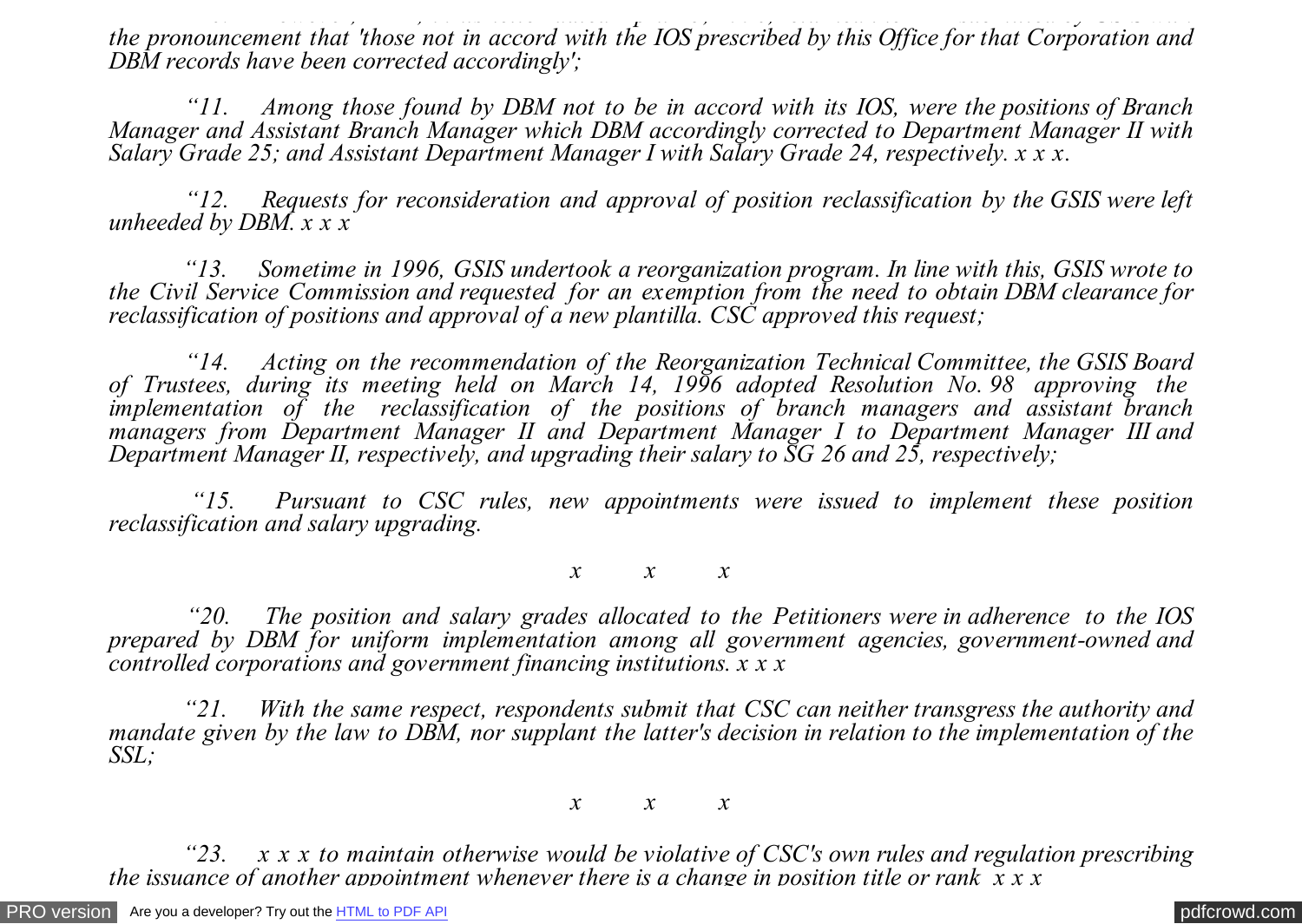*the issuance of another appointment whenever there is a change in position title or rank x x x*

*x x x*

 *"25. x x x to maintain otherwise would be violative of CSC's own rules and regulations providing the effectivity of an appointment to be the date of actual assumption by the appointee, but not earlier than the issuance of the appointment, which is the date of signing by the appointment authority x x x."*

 Records show that on December 18, 1989, the Department of Budget and Management (DBM), pursuant to **RA 6758** otherwise known as **"An Act Prescribing a Revised Compensation and Position Classification in the Government and For Other Purposes",** transmitted a copy of the Index of Occupational Services (IOS) to GSIS and directed the latter to submit its Position Allocation List (PAL) in accordance with said IOS.

 On April 25, 1990, DBM returned the PAL submitted by GSIS with the corresponding correction of the positions which were found to be not in accord with the IOS. Specifically, among these are the positions of Branch Manager and Assistant Branch Manager which DBM corrected to Department Manager II (SG 25) and Assistant Department Manager I (SG 24), respectively.

 In 1996, GSIS undertook a reorganization by virtue of which its Board of Trustees issued Resolution No. 98 dated March 14, 1996 approving the implementation of the reclassification of the positions of Branch Manager and Assistant Branch Manager from Department Manager II (SG 25) and Assistant Department Manager I (SG 24) to Department Manager III (SG 26) and Department Manager II (SG 25), respectively. Consequently, appointments were issued to the herein petitioners.

However, the petitioners claimed that the reclassification should have been made retroactive to July 1, 1989, the date when the Salary Standardization Law took effect. According to them, the GSIS Branch Managers supervise virtually the entire range of functions performed by the GSIS as a whole *vis-a-vis* GSIS Home Office Department Managers (SG 26) who merely attend to specialized functions.

Hence, the instant petition.

The pivotal issues that need to be resolved in the instant case are as follows:

[PRO version](http://pdfcrowd.com/customize/) Are you a developer? Try out th[e HTML to PDF API](http://pdfcrowd.com/html-to-pdf-api/?ref=pdf) [pdfcrowd.com](http://pdfcrowd.com) 1. Whether or not the Commission has jurisdiction over cases involving the implementation of compensation and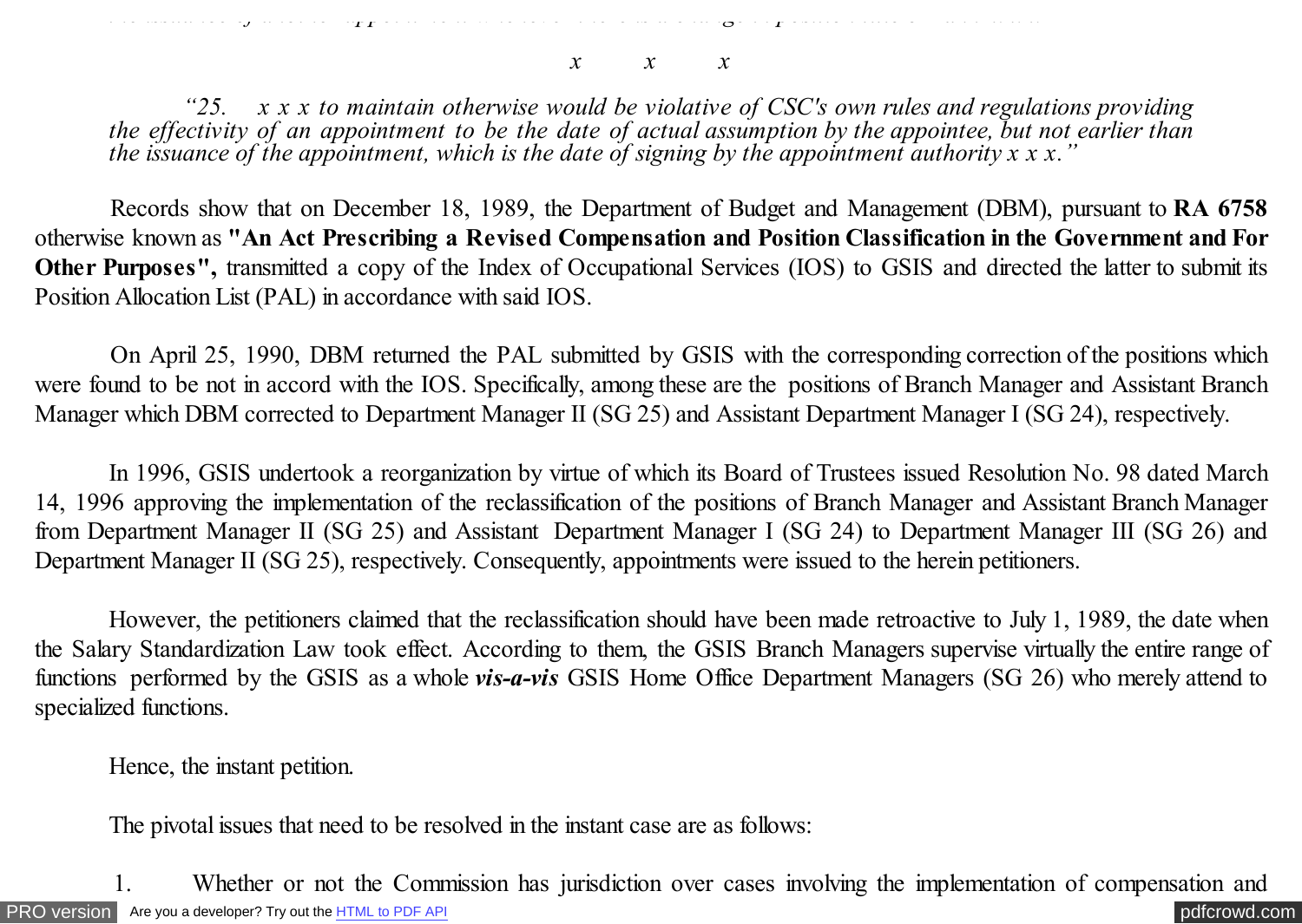2. Whether or not the effectivity date of the implementation of the reclassification of the petitioners' position can be made retroactive to July 1, 1989.

 It is the contention of the GSIS that the Commission has no jurisdiction over cases involving the implementation of the compensation and position classification prescribed under the Salary Standardization Law. We disagree.

 Pertinent to this is **Section 12(4), Chapter 3, Subtitle A, Title I, Book V of the Administrative Code of 1987 (EO 292)** which provides, as follows:

 *"Section 12. Powers and Functions. – The Commission shall have the following powers and functions:*

*x x x*

 *"(4) formulate policies and regulations for the administration, maintenance and implementation* of position classification and compensation and set *reallocation of pay scales, classes and positions."*

 As clearly spelled out in the aforequoted provision, the Commission has jurisdiction over matters involving implementation of position classification and compensation.

Be it stressed further that the Commission, as the central personnel agency of the government, is vested with authority to establish a career service, strengthen the merit and rewards system, and integrate therein all human resources development programs for all levels and ranks, and institutionalize a management climate conducive to public accountability **(Section 3 [B], Article IX, The 1987 Philippine Constitution).**

 Anent the second issue, the DBM, in consonance with **Section 2 of RA 6758** otherwise known as **"An Act Prescribing a Revised Compensation and Position Classification in the Government and For Other Purposes"**, issued Corporate Compensation Circular No. 10 on October 10, 1989, Article 5.1 of which provides, as follows: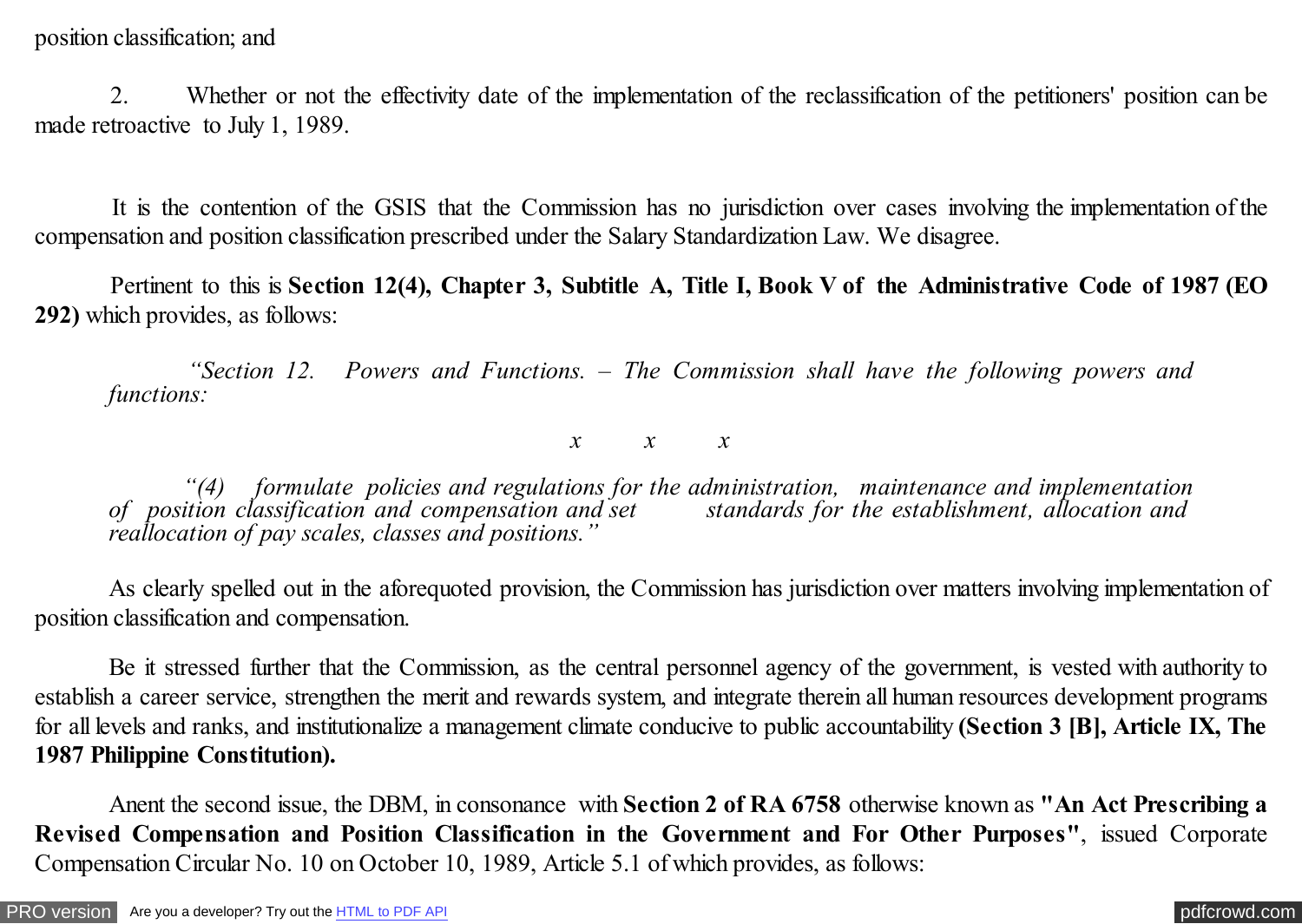*"All existing positions and those that thereafter will be created in GOCCs and GFIs shall be allocated to the appropriate position titles on the basis of the nature of actual duties and responsibilities and qualification requirements of the position as the primary factor considered, and in accordance with the Index of Occupation Services (IOS) which forms part of this Circular."*

 Based on the aforequoted provision, it can be inferred that when RA 6758 took effect in 1989, all government agencies were required to submit their Position Allocation List (PAL) in accordance with the prescribed position titles contained in the Index of Occupational Services (IOS) circularized by the DBM. Otherwise stated, all government agencies are mandated to submit their position reclassification to the DBM for approval to determine whether or not it conforms with the position titles prescribed in the IOS.

 In the instant case, the PAL submitted by GSIS was not in accord with the IOS of DBM, thus, the latter agency corrected it to positions carrying the same salary grade. This action of DBM is still pursuant to the Salary Standardization Law, since at that time, the **GSIS Act of 1997 (RA 8291)**, has not yet been enacted. **Section 43 of RA 8291** explicitly provides, as follows:

 *"Section 43. Powers and Functions of the Board of Trustees. - The Board of Trustees shall have the following powers and functions:*

*x x x*

 *"(d) upon the recommendation of the President and General Manager, to approve the GSIS organizational structure and staffing pattern, and to establish, fix, review, revise and adjust the appropriate compensation package for the officers and employees of the GSIS with reasonable allowances, incentives, bonuses, privileges and other benefits as may be necessary or proper for the effective management, operation and administration of GSIS, which shall be exempt from Republic Act No. 6758 otherwise known as the Salary Standardization Law, and Republic Act No. 7430, otherwise known as the Attrition Law."*

Clearly, it was only on June 24, 1997 when RA 8291 took effect that GSIS could make a valid reclassification of the subject positions and implement the same.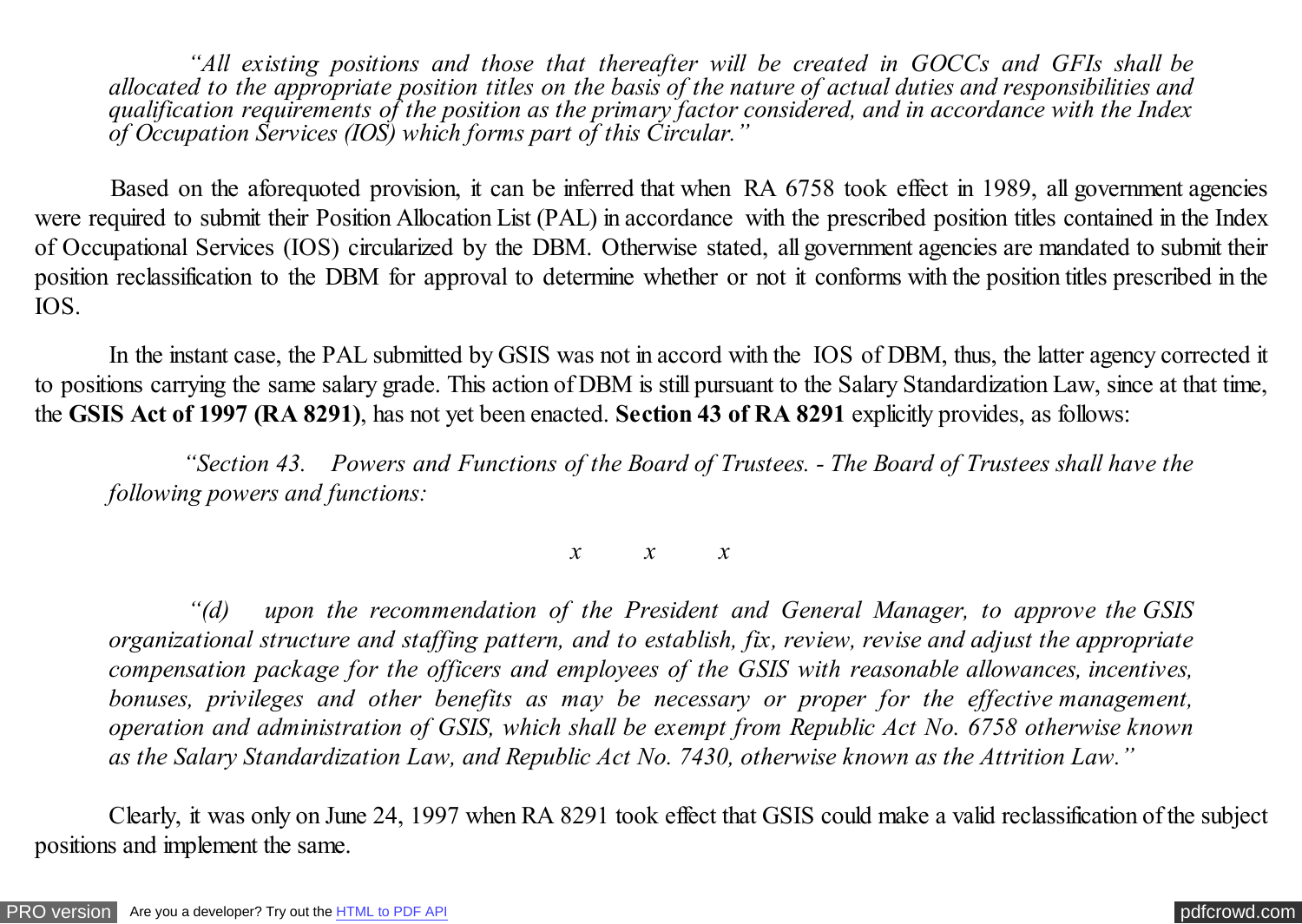Since no issuance/policy had yet been issued which declares that the position of Branch Manager (SG 25) is equivalent to Home Office Department Manager (SG 26), the correction thus made by DBM has basis. It was only later when the GSIS Act of 1997 was passed that GSIS could validly reclassify Branch Managers as equivalent to Home Office Department Managers carrying salary grade 26.

 In effect, the petitioners' claim for the retroaction of their position reclassification effective July 1, 1989, is utterly without merit.

 At this juncture and to further elucidate on the matter, upgrading/reclassification refers to the change in position title with the corresponding increase in salary grade. x x x. This requires the issuance of an appointment **(Section 4[k], Rule III, Revised Omnibus Rules on Appointments and Other Personnel Actions).**

 Clearly, the GSIS is correct when it issued new appointments to the petitioners in 1996 as a result of the reclassification of the latters' positions.

 Corollarily, no appointment shall be made effective earlier than the date of issuance except in the case of change of status in view of having acquired a civil service eligibility or in case of a teacher having acquired a valid certificate of registration and valid professional license **(Section 2, Rule IV,** *supra***).**

 It follows, therefore, that the petitioners' assertion for the retroaction of their claim for back salaries and other benefits effective July 1, 1989 as a result of the reclassification of their positions in 1996 cannot be given due course for want of legal basis.

**WHEREFORE,** the petition of Emilie De Luna, *et al.*, is hereby **DISMISSED.**

Quezon City, October 24, 2001

 (Signed) **JOSE F. ERESTAIN, JR.**